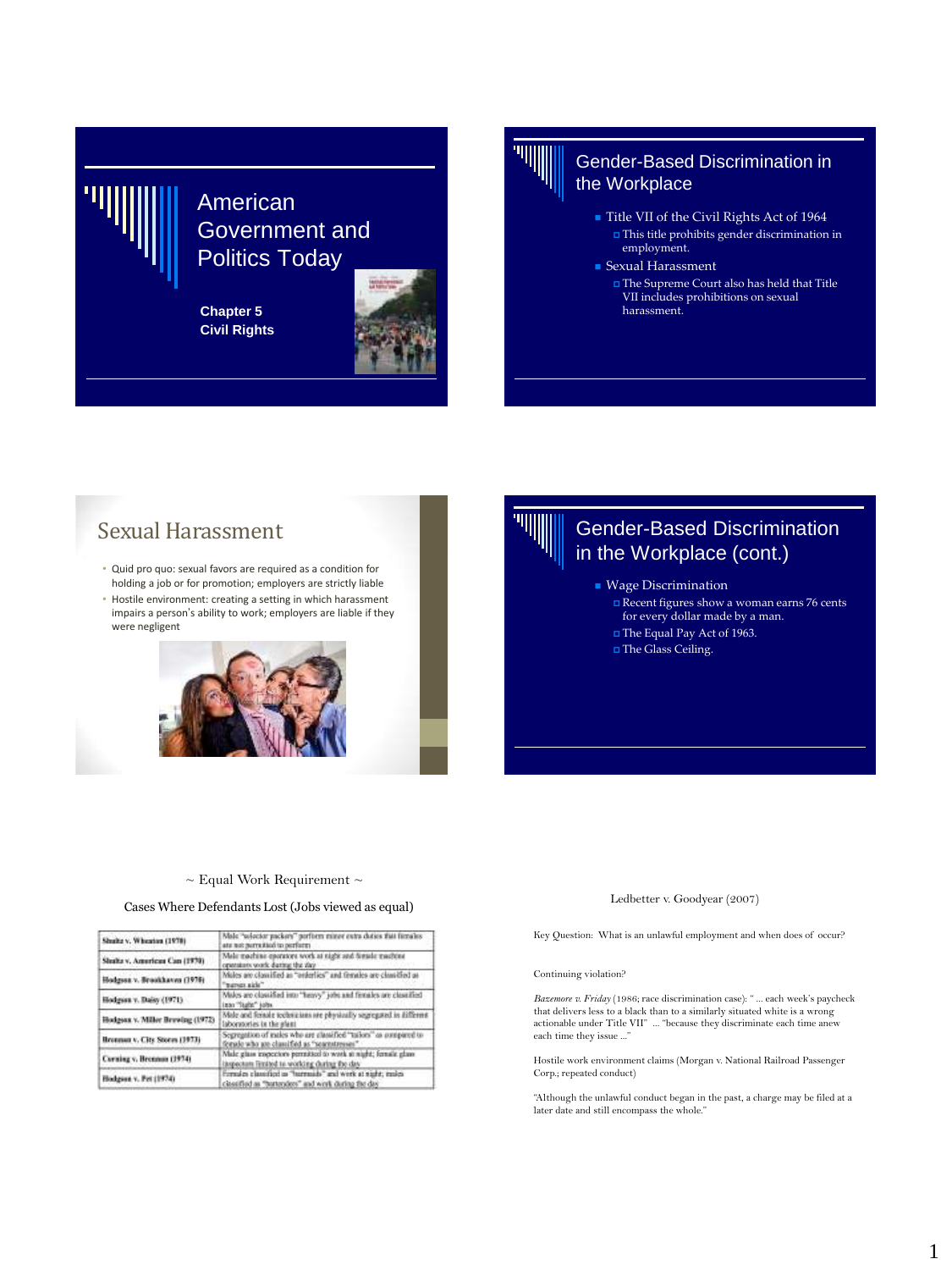### **Lily Ledbetter Paycheck Fairness Act (2009)**

An illegal employment act occurs when:

- a) it is implemented,
- b) an individual becomes subject to it, or
- c)one is impacted by its application (e.g., each time a paycheck is issued resulting from pay discrimination)

## Immigration, Hispanics, and Civil Rights

- $\Box$  Immigration rates today are the highest they have been since their peak in the early twentieth century.
- □ By 2050, minority groups collectively will constitute the majority of Americans.



# Illegal Immigration

- $\Box$  Mostly Latin Americans entering states bordering Mexico looking for work.
- $\Box$  Issues include:
	- Citizenship
	- Border Crime



# Bilingual Education

- □ Accommodating Diversity
- □ Controversy over Bilingual Education

# [A](http://en.wikipedia.org/wiki/Image:Eeoc.jpg)ffirmative Action

- Describes those policies that give special preferences in educational admissions and employment decisions to groups that have been discri[minate](http://www.dol.gov/index.htm)d against in the past
- *Regents of the University of California v. Bakke* (1978)
	- Quota systems that only considered the race of an applicant were unconstitutional
- *Adarand Constructors, Inc. v. Peña*
- State Ballot Initiatives

# AFFIRMATIVE ACTION

- Dejure v. Defacto segregation
- *Bakke v. California* (1978)- no strict quotas
- *Grutter v. Bollinger* (2003)- 2 cases
	- Race can be a consideration by a college but no use of automatic points because of your race

Louisville and Seattle School District Cases (2007)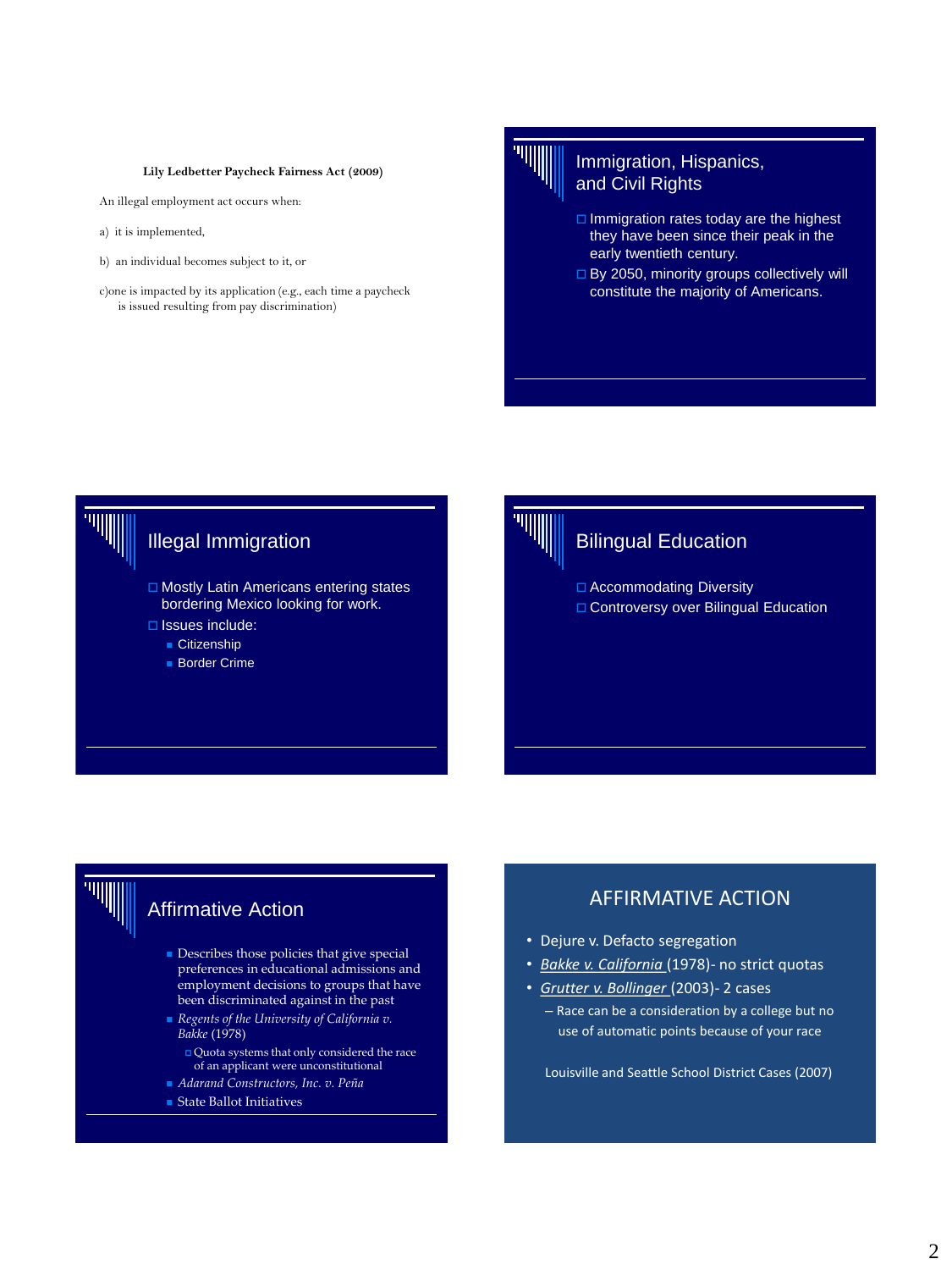# Regents of The University of California v. Bakke

# The case

- These all started out when a 35 year old white man applied for admission to the University of California Medical School at Davis.
- He had a higher grade point average than any other minority candidates who were admitted.
- He was denied admission twice because he was white and because of the special admissions.
- **Allen thought that the special** admission program violated the Fourteenth Amendment.





- Since he was denied twice he decided to sue the University of California Medical School at Davis.
- The case went all the way to the Supreme Court.
- On June 28, 1978 the decision of the court was announced by Justice Lewis Powell.
- Court rule 5-4 that race could have been one of the factors.



### NATIVE AMERICAN ISSUES

- Distinct government under our constitution
- Tribal lands are essentially foreign nations
- To settle land disputes states have resorted to allowing Indians to build casinos in exchange for a portion of the profits.
- Indians do not get the vote until 1924

## Special Protection for Older Americans

- Age Discrimination in Employment
- The Age Discrimination in Employment Act of 1967
	- prohibits discrimination by age in all but a limited number of occupations where age is considered relevant to the job.
- $\Box$  Mandatory retirement has progressively been made illegal by laws passed in 1978 and 1986.

## Securing Rights for Persons with Disabilities

**The Americans with Disabilities Act of** 1990

 Prohibits job discrimination against individuals with physical or mental disabilities. Furthermore, it requires physical access to public buildings and public services.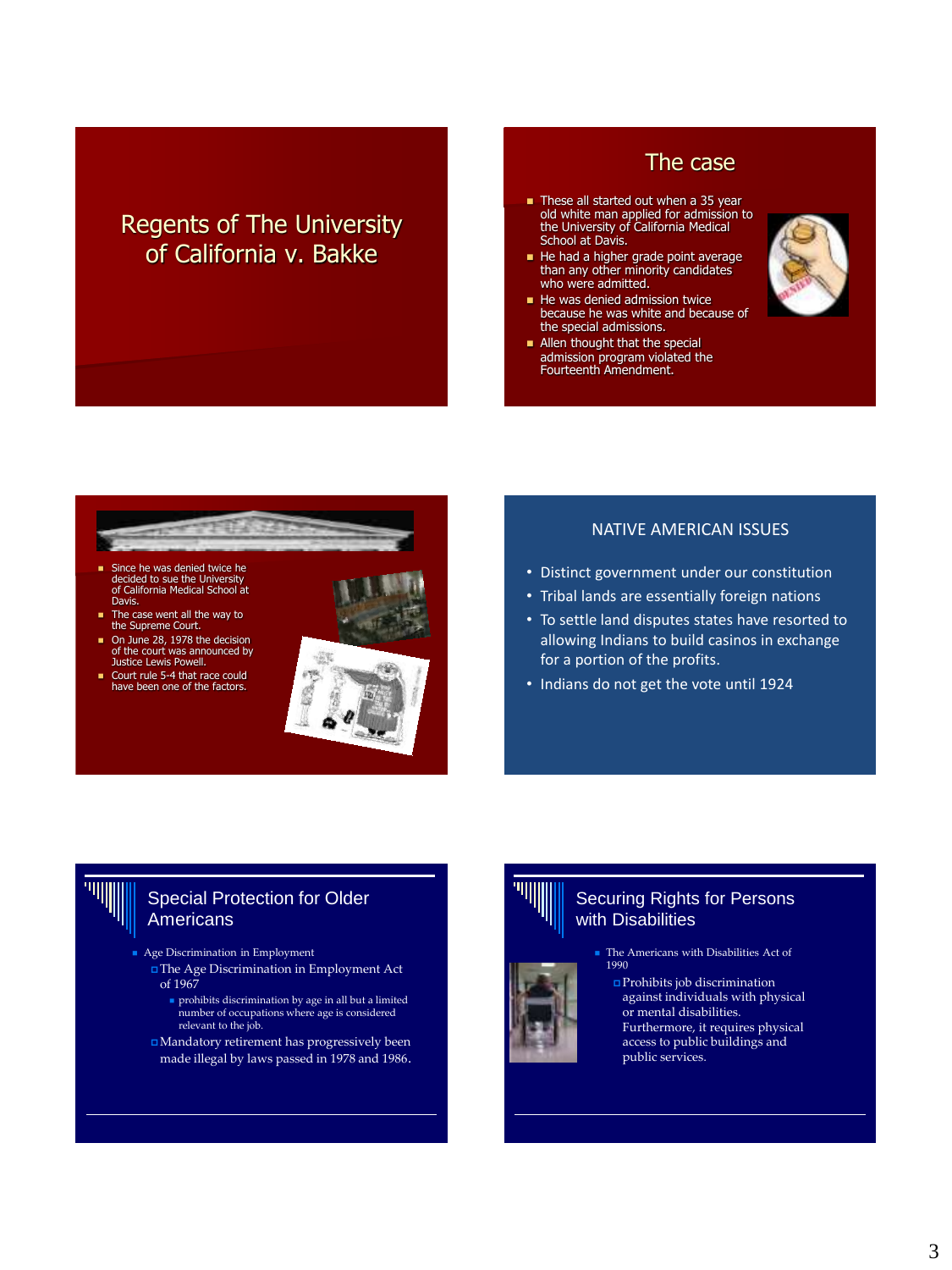# Securing Rights for Persons With Disabilities (cont.)

Limiting the ADA. No longer covered are:

- persons who wear eyeglasses.
- carpal tunnel syndrome, a repetitive stress injury

# *The Americans with Disabilities Act*

Yell / *The Law and Special Education*, Second Edition Copyright © 2006 by Pearson Education, Inc. All rights reserved

# The Americans with Disabilities Act

- The ADA is a civil rights law that prohibits discrimination against otherwise qualified persons with disabilities
- The ADA extends the protections of Section 504 to employers, state and local governments, or any instrumentality of the government, and any privately owned business or facility open to the public
- The U.S. Congress used its authority to regulate interstate commerce to extend ADA to the private sector

21

Yell / *The Law and Special Education*, Second Edition Copyright © 2006 by Pearson Education, Inc. All rights reserved

# ADA Definition of a Disability

 Any person who has a *physical or mental impairment* that substantially *limits one or more major life activities*, has a *record of such impairment*, or is *regarded as having* such an impairment

Yell / *The Law and Special Education*, Second Edition Copyright © 2006 by Pearson Education, Inc. All rights reserved

# Titles of the ADA

**Title I-Employment**: Prohibits employment discrimination against other wise qualified persons with disabilities.

**Title II-Public Services**: Prohibits discrimination to all subdivisions of state & local government

**Title III**-Public Accommodations and Services Operated by Private Entities: Prohibits

discrimination by private business serving the public **Title IV-Telecommunications**: Prohibits discrimination in public communications

 $23$ **Title V**-Miscellaneous Provisions Yell / *The Law and Special Education*, Second Edition Copyright © 2006 by Pearson Education, Inc. All rights reserved

# Otherwise Qualified Person with a Disability

• A person with a disability who can perform the essential functions of a job with or without reasonable accommodations

Yell / *The Law and Special Education*, Second Edition Copyright © 2006 by Pearson Education, Inc. All rights reserved

20

22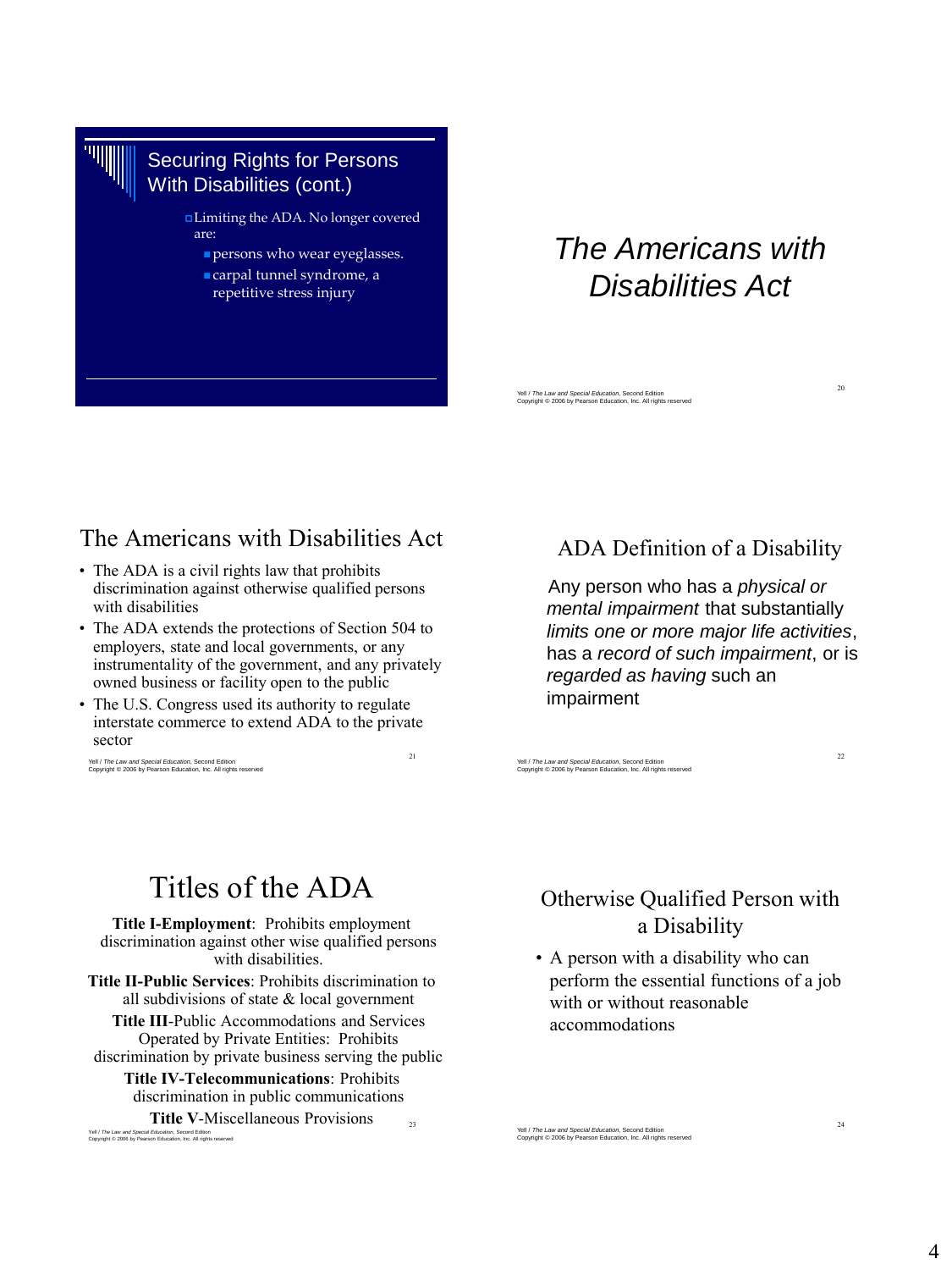# Reasonable Accommodations

- Modifications to the job or work environment that will remove barriers and enable the person to perform the job
- e.g., making facilities accessible & useable, job restructuring, acquiring or modifying equipment
- 25 • An employer is not required to make modifications that would impose "undue hardship"

Yell / *The Law and Special Education*, Second Edition Copyright © 2006 by Pearson Education, Inc. All rights reserved

# Examples of Public Accommodations

- Places of lodging
- Bars & restaurants
- Places of entertainment
- Stores & shopping centers
- Service establishments
- Places of recreation
- Places of education

Yell / *The Law and Special Education*, Second Edition Copyright © 2006 by Pearson Education, Inc. All rights reserved

# Program Responsibilities

- ADA compliance coordinator
	- Self-evaluation
	- Transition plan
- Prohibition against discrimination

27

### Yell / *The Law and Special Education*, Second Edition Copyright © 2006 by Pearson Education, Inc. All rights reserved

# Enforcement

26

28

- Equal Opportunity Employment Commission (EEOC), Department of Justice, and to persons with disabilities
- Complaints must be filed within 180 days EEOC will investigate, if there is merit it will either mediate the claim or issue a "right to sue" letter
- Lawsuits in federal courts, can involve jury trials and punitive damages

Yell / *The Law and Special Education*, Second Edition Copyright © 2006 by Pearson Education, Inc. All rights reserved

## The Rights and Status of Gay Males and Lesbians

- Growth in the Gay Male and Lesbian Rights Movement
- State and Local Laws Targeting Gay Males and Lesbians

The Rights and Status of Gay Males and Lesbians (cont.)

**The Gay Community and Politics.** 

- Gay activists now play a role in both major parties. Eleven openly gay men or lesbians sit in the House.
- Gay Men and Lesbians in the Military
- Same-Sex Marriages
- Child Custody and Adoption